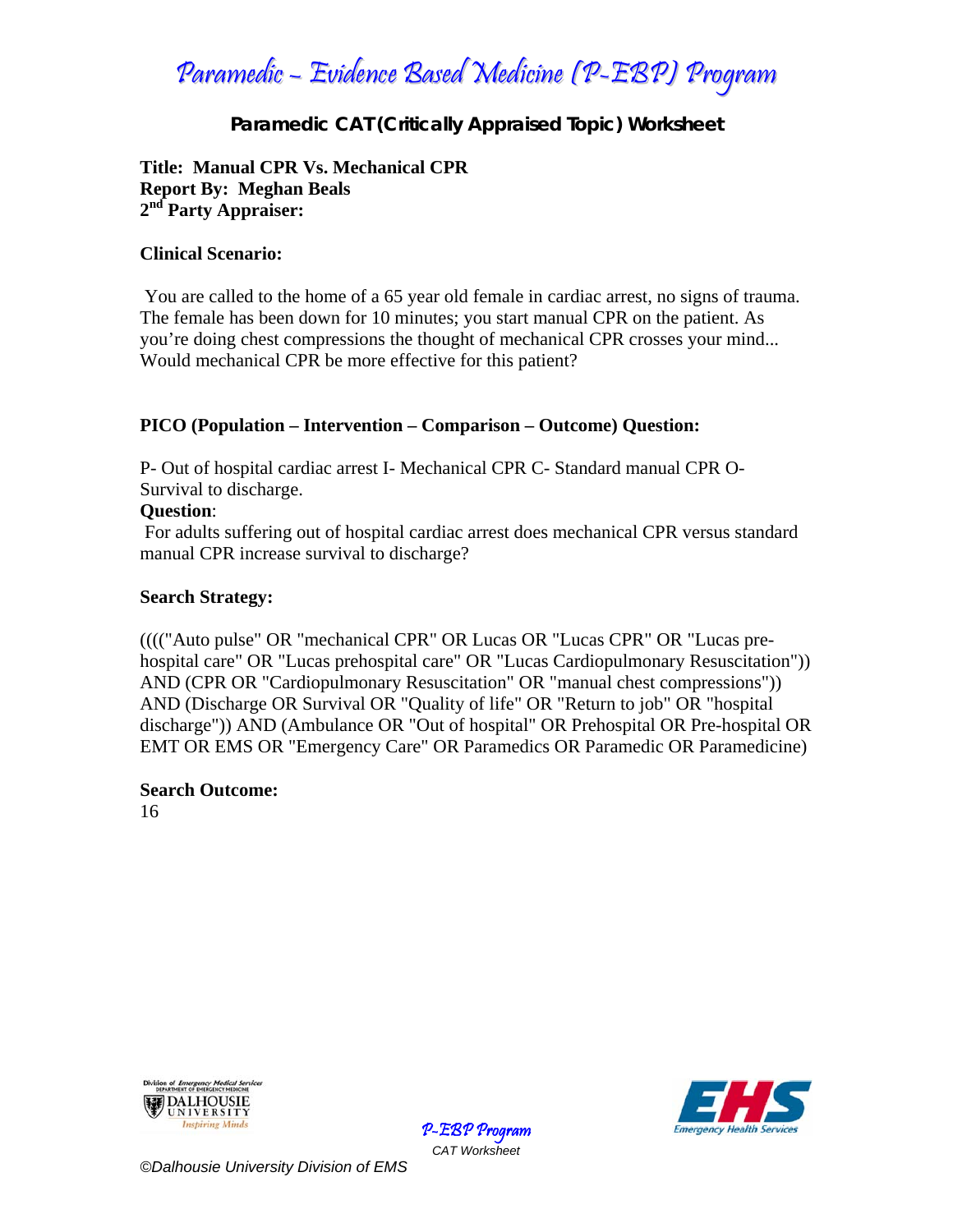| <b>Relevant Papers:</b> |                         |               |                 |                |                           |  |  |
|-------------------------|-------------------------|---------------|-----------------|----------------|---------------------------|--|--|
| AUTHOR,                 | POPULATION:             | <b>DESIGN</b> | <b>OUTCOMES</b> | <b>RESULTS</b> | STRENGTHS/                |  |  |
| <b>DATE</b>             | <b>SAMPLE</b>           | (LOE)         |                 |                | <b>WEAKNESSES</b>         |  |  |
|                         | <b>CHARACTERISTICS</b>  |               |                 |                |                           |  |  |
|                         | Out of hospital         | $LOE-1$       | 1* Survival     | Three studies  | Strengths:                |  |  |
| Brooks, SC              | cardiac arrest, in      | Systematic    | to hospital     | included: One  | Cochrane                  |  |  |
| 2011                    | hospital cardiac arrest | review of     | discharge       | study reported | Library                   |  |  |
|                         |                         | prospective   | with good       | $(n=767)$      | Systematic                |  |  |
| Study 1                 |                         | randomized    | neurological    | reported       | Review                    |  |  |
|                         |                         | control       | outcome         | survival to    |                           |  |  |
|                         |                         |               |                 | discharge      | Weaknesses:               |  |  |
|                         |                         |               | $2*$ ROSC       | showed         | There is not a            |  |  |
|                         |                         |               |                 | decreased      | lot of statistical        |  |  |
|                         |                         |               |                 | survival with  | data available to         |  |  |
|                         |                         |               |                 | mechanical     | be reviewed.              |  |  |
|                         |                         |               |                 | <b>CPR</b>     | Also the                  |  |  |
|                         |                         |               |                 | compared to    | outcomes of               |  |  |
|                         |                         |               |                 | manual         | each study                |  |  |
|                         |                         |               |                 | (RR: 0.41)     | within the                |  |  |
|                         |                         |               |                 | 95% CI 0.21-   | systemic review           |  |  |
|                         |                         |               |                 | $0.79$ ).      | are different.            |  |  |
|                         |                         |               |                 |                | Not all                   |  |  |
|                         |                         |               |                 | Two studies of | contained                 |  |  |
|                         |                         |               |                 | $n=51$ with    | survival to               |  |  |
|                         |                         |               |                 | pooled results | discharge                 |  |  |
|                         |                         |               |                 | showed an      | outcome with              |  |  |
|                         |                         |               |                 | increase of    | good                      |  |  |
|                         |                         |               |                 | ROSC with      | neurological              |  |  |
|                         |                         |               |                 | mechanical     | outcome.                  |  |  |
|                         |                         |               |                 | CPR.           | Also the type of          |  |  |
|                         |                         |               |                 | (RR: 2.81)     | mechanical                |  |  |
|                         |                         |               |                 | 95% CI 0.96    | devices from              |  |  |
|                         |                         |               |                 | to $8.22$ )    | study to study<br>differ. |  |  |
|                         |                         |               |                 | The largest    |                           |  |  |
|                         |                         |               |                 | randomized     |                           |  |  |
|                         |                         |               |                 | trial showed   |                           |  |  |
|                         |                         |               |                 | possibility of |                           |  |  |
|                         |                         |               |                 | harm with      |                           |  |  |
|                         |                         |               |                 | using the      |                           |  |  |
|                         |                         |               |                 | mechanical     |                           |  |  |
|                         |                         |               |                 | CPR.           |                           |  |  |





P-EBP Program *CAT Worksheet*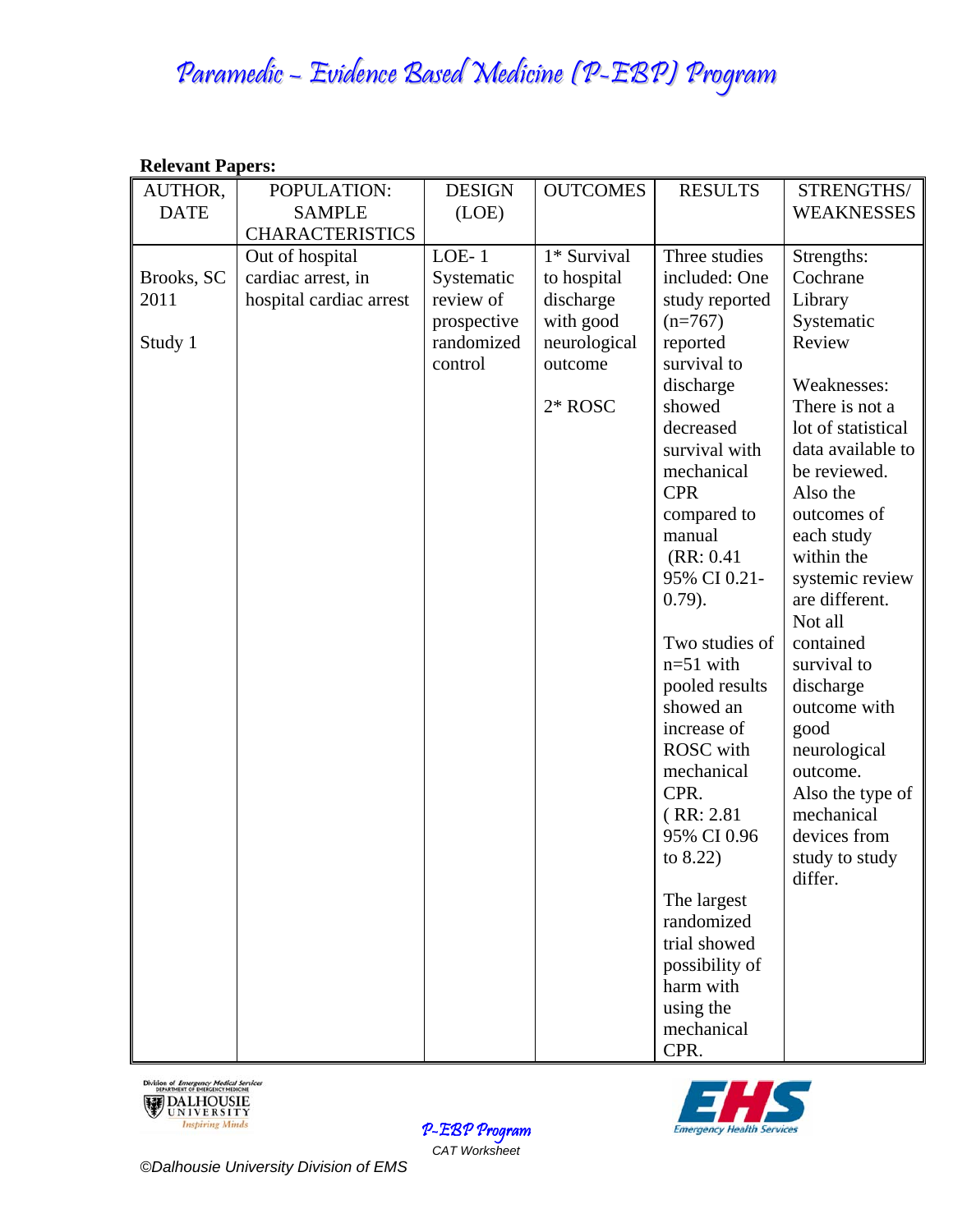| Rubertssun,<br>S<br>2013<br>Study 2 | Unexpected out of<br>hospital cardiac arrest,<br>adults | $LOE-1$<br><b>LINC</b><br>Randomized<br>clinical trial | $1*4$ hour<br>survival in<br>out of<br>hospital<br>cardiac arrest<br>$2*$ survival<br>up to $6$<br>months with<br>good<br>neurological<br>outcome<br>using CPC<br>score 1 to 2. | <b>RCT</b> using<br><b>LUCAS</b><br>$n=2589$<br>Received<br>mechanical<br>compressions:<br>$n=1300$ .<br>Received<br>manual<br>compressions:<br>$n=1289$ .<br>Primary<br>outcome<br>results:<br>4 hr survival:<br>Mechanical<br>compressions<br>$307/1300 =$<br>23.65.<br>Manual<br>compressions<br>$305/1289=$<br>23.7%.<br>Secondary<br>outcome<br>results:<br>99% in<br>mechanical<br>CPR and 94%<br>in manual<br>CPR.<br>Adverse | Strengths:<br><b>RCT</b><br>A large<br>randomized<br>control<br>population.<br>Post<br>resuscitation<br>care is similar<br>in both groups.<br>Both groups are<br>using the same<br>mechanical<br>CPR device.<br>Weaknesses:<br>Only one RCT<br>being reviewed.<br>Only one device<br>being compared<br>to manual CPR. |
|-------------------------------------|---------------------------------------------------------|--------------------------------------------------------|---------------------------------------------------------------------------------------------------------------------------------------------------------------------------------|--------------------------------------------------------------------------------------------------------------------------------------------------------------------------------------------------------------------------------------------------------------------------------------------------------------------------------------------------------------------------------------------------------------------------------------|-----------------------------------------------------------------------------------------------------------------------------------------------------------------------------------------------------------------------------------------------------------------------------------------------------------------------|
|                                     |                                                         |                                                        |                                                                                                                                                                                 | reactions: 23<br>device related<br>reported. 8<br>cases device<br>malfunction,<br>15 were<br>device                                                                                                                                                                                                                                                                                                                                  |                                                                                                                                                                                                                                                                                                                       |





P-EBP Program *CAT Worksheet*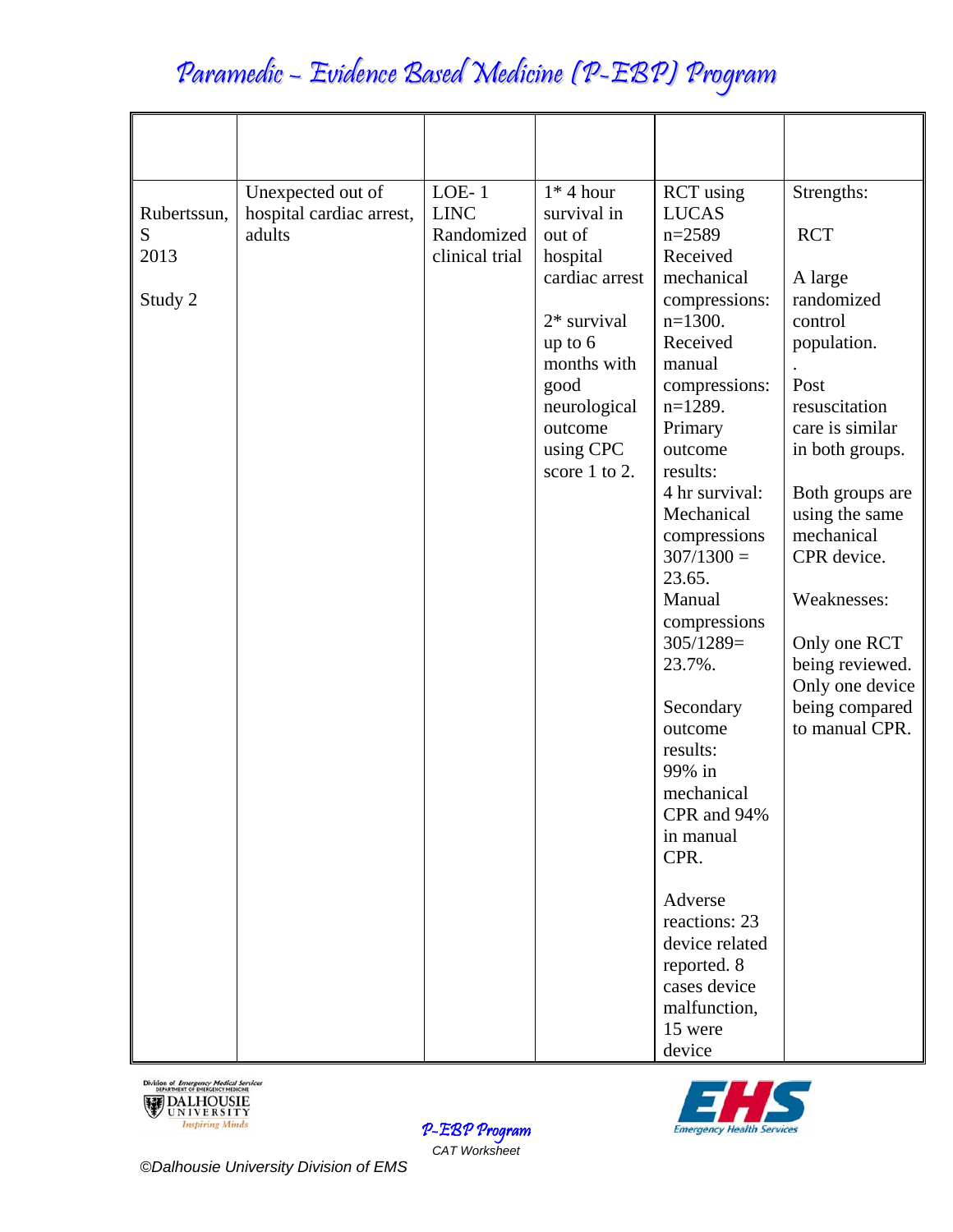|  |  | repositioned or<br>minor<br>technical<br>issues.<br>7 serious<br>reported such<br>as; airway<br>bleeding,<br>spleen rupture,<br>pneumothorax,<br>thoracic<br>vertebra<br>fracture. |  |
|--|--|------------------------------------------------------------------------------------------------------------------------------------------------------------------------------------|--|
|  |  |                                                                                                                                                                                    |  |

### **Comments:**

With evidence and advice from the systematic review it is determined one should not change practice. As seen from the LINC randomized trial and the systematic review there is a lack of data to suggest mechanical CPR is more beneficial than manual CPR. In the LINC randomized trial it stated mechanical CPR devices can be used without complications but did not show improved outcomes. In the largest randomized clinical trial in the systematic review demonstrated there is no increase in hospital survival to discharge with mechanical CPR and a possible increase of harm to the patient with the use of mechanical CPR.

It was also noted in the systematic review that attention should be paid to the delay in chest compressions and defibrillation, as it can be timely setting up the mechanical CPR.

### **Clinical Bottom Line:**

There is not sufficient evidence that mechanical CPR compared to manual CPR leads to increased survival to discharge. There has also been evidence of possible harm, therefore this not suggested for pre-hospital use to improve patient outcomes.

> P-EBP Program *CAT Worksheet*





*©Dalhousie University Division of EMS*